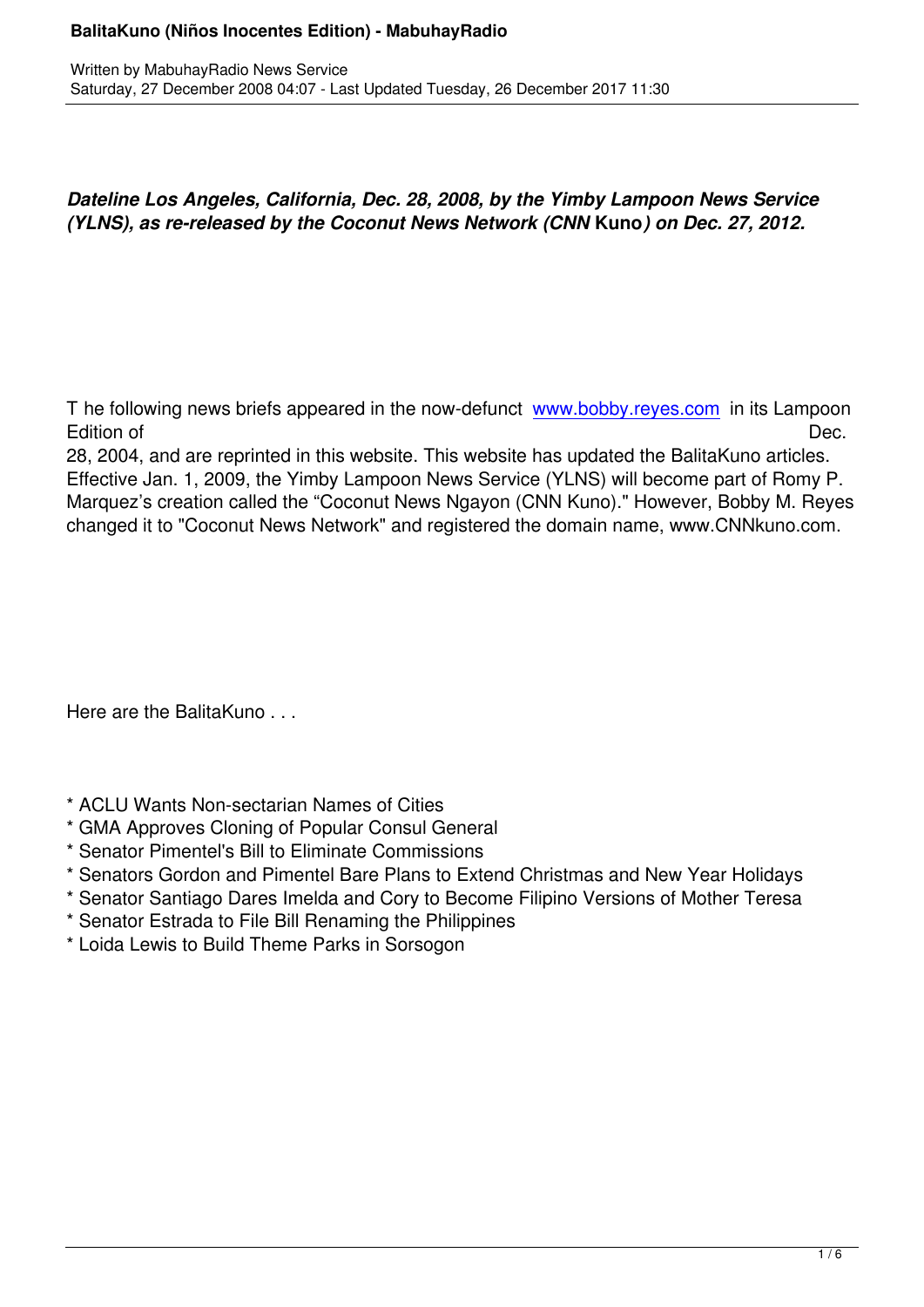\* \* \* \* \*

ACLU Wants Non-sectarian Names of Cities, Counties and Towns

The American Civil Liberties Union (ACLU) wants American counties, cities and towns to drop off words like "San, Santa or Angeles" in their names. This move was taken after the ACLU forced the County of Los Angeles to eliminate the Cross in its official seal.

A spokesman of the ACLU revealed this move to the YLNS today. He asked not to be identified prior to the filing of formal complaints with the affected governmental agencies.

The ACLU wants for instance California to drop off "San" from the County of San Bernardino, San Francisco and San Diego, "Santa" from the Counties of Santa Barbara, Santa Monica, etceteras, etc. It wants the City of Los Angeles to be changed to Los Hombres. It wants New Mexico to eliminate "Santa" from Santa Fe and Texas to rename "San Antonio" to Antonio (or Anthony).

The spokesman says that the ACLU wants a strict compliance of the doctrine of separation of the Church and the State. This move is geared to take the ACLU's stand on civil liberties and freedom of religion to a higher level.

\* \* \* \*

GMA Approves Cloning of Popular Consul General

The YLNS has learned today that President Gloria Macapagal Arroyo has quietly acceded to the request of Filipino-American community leaders in Southern and Northern California to have a full-time consul general at the Philippine Consulate General.

Community leaders say that California has the biggest Filipino population in the world outside of the Philippines and Northern California, therefore, deserves the full attention of a consul general. They say that people like a lot incumbent San Francisco-based Consul General Marciano A. Paynor, Jr., and they do not like to share his time with the Office of the Philippine President.

The popular Consul General Paynor is also the Chief of Presidential Protocol. He heads the advance team sent to prepare for President Arrovo's frequent state or official visits to many countries.

It seems that President Arroyo has accepted the suggestion of Filipino activist Roberto Reyes Mercado to clone Consul General Paynor. He suggested to the President that the clone be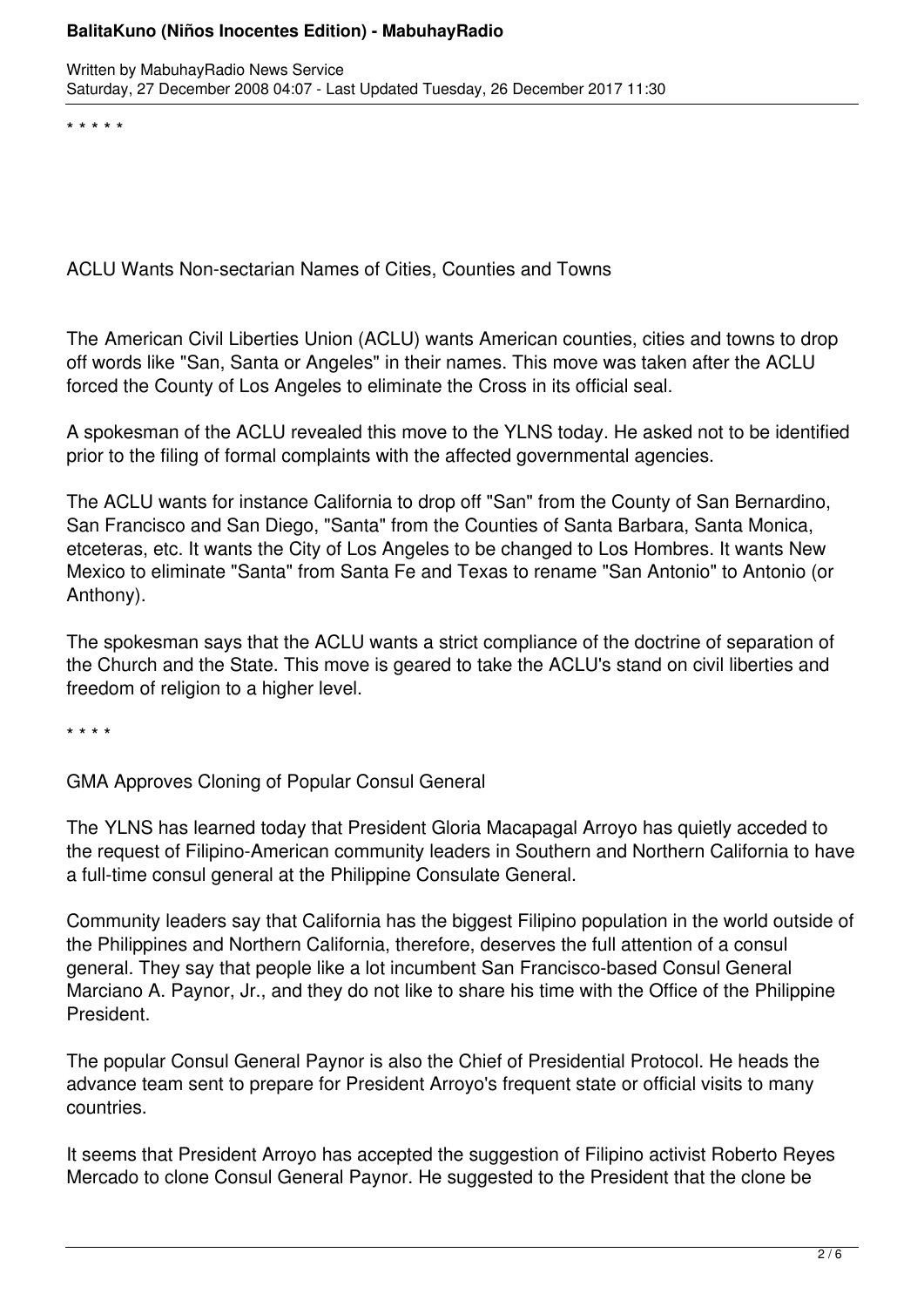called "Marciano A. Paynor III" and be assigned full time as the Chief of Presidential Protocol. He suggested respectfully also to President Arroyo that she might want to order more clones of the hard-working and honest public servant that is Mr. Paynor and appoint one of his clones as the Commandant of the Philippine Military Academy. Mr. Paynor is an illustrious member of the now-infamous Class of 1971. Reyes Mercado said that appointing Marciano Paynor IV to head the PMA might pave the way for sound structural reforms in the academy and make it regain its traditional honor and respect for its alumni.

Reyes Mercado also suggested that more clones of Mr. Paynor be appointed to head the Philippine National Police, the Office of the Chief of Staff of the Armed Forces of the Philippines, the Bureau of Immigration, the Bureau of Customs and the Bureau of Internal Revenue. Reyes Mercado said that by letting the Paynor clones head sensitive government agencies would assure the public of decent and law-abiding public service that would be completely corruption-free.

As of press time, the Office of the Press Secretary has not issued any official statement as to the planned cloning of Consul General Paynor. One report said that Mr. Paynor is demanding that the Philippine government order too the clones of his wife, Teresita Bustamante Paynor, and their three daughters. Mr. Paynor was reported to have said that he would not agree to the cloning process if his wife and daughters would not be cloned also as many times as he would be duplicated. But sources in the Presidential Palace said that this would make the Paynor cloning impossible, as the government does not have sufficient funds to clone also the family members of Mr. Paynor.

\* \* \* \*

Senator Pimentel's Bill to Eliminate Commissions

The Office of Sen. Aquilino Q. Pimentel, Jr., revealed today in an exclusive interview with the YLNS that he would file a bill that would ban the use of the words "Commission" and "Commissioners" as names of Philippine government agencies and officials.

Senator Pimentel is the minority leader of the Philippine Senate and the nominal head of the political opposition. He wants apparently to end the Filipino joke that Commissions refer actually to percentages such as "10% to 15% commissions" that are said to be paid to Philippine government "Commissioners."

Senator Pimentel's spokesperson does not know yet what term would be used to replace the various Commissions in the Philippine government.

\* \* \* \*

Senators Gordon and Pimentel Bare Plans to Extend Christmas and New Year Holidays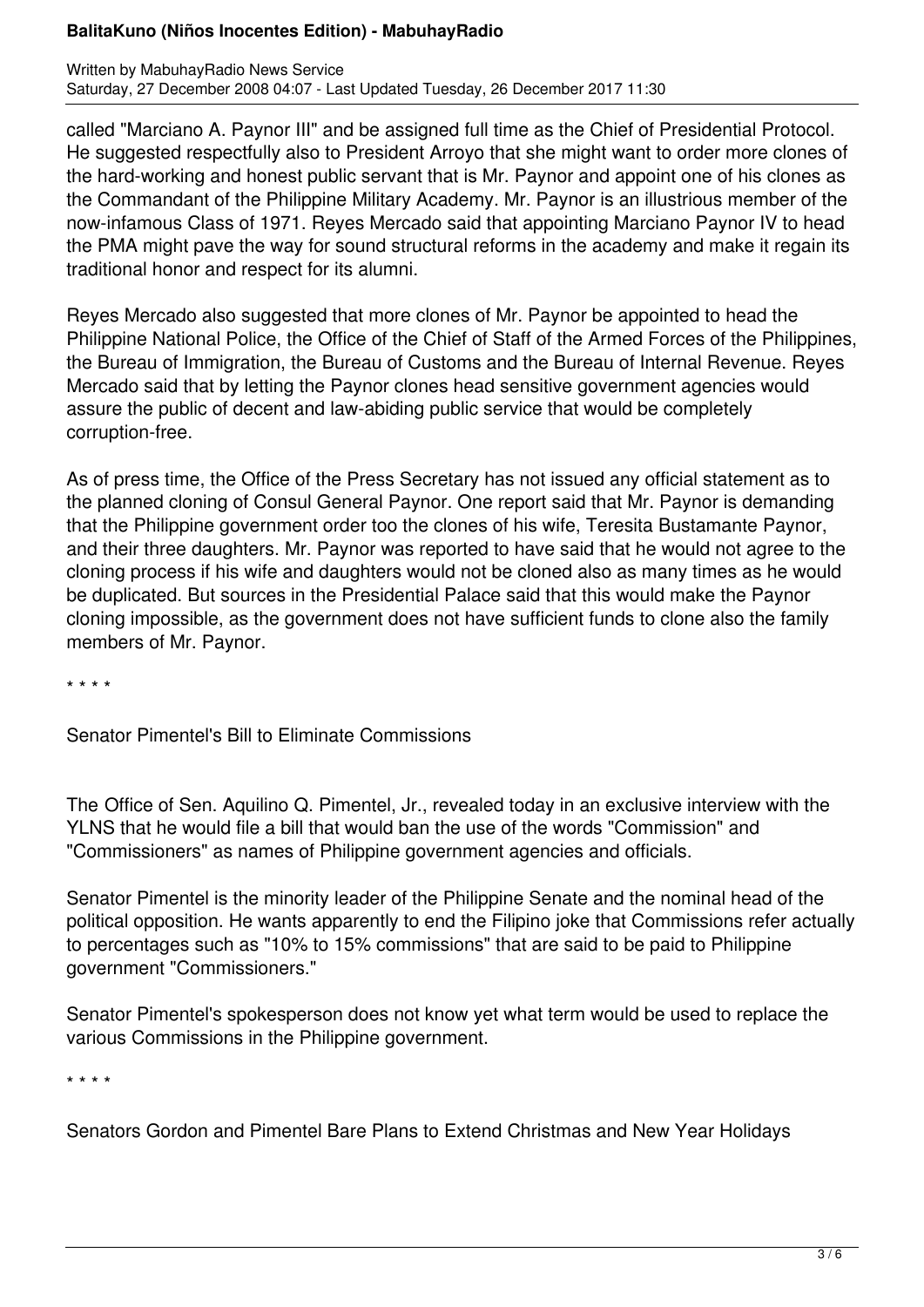The Office of Sen. Richard Gordon revealed to the YLNS that Mr. Gordon would file a bill that would recognize the Orthodox Christmas as a legal holiday in the Philippines. This year, the members of the Orthodox Church will celebrate Christmas on Jan. 7, 2009.

Mr. Gordon was the secretary of the Department of Tourism before he was elected to the Philippine Senate. He apparently believes that recognizing the Orthodox Christmas will increase the number of foreign tourists to the Philippines. There are many Orthodox Christians in Russia and Eastern Europe. There is also the Greek Uniate Church that celebrates too the Orthodox Christmas.

The YLNS was able to ask Sen. Nene Pimentel his opinion about the Gordon Bill. Senator Pimentel says that he welcomes the initiative of Mr. Gordon. He said that "the Gordon Bill may be an unorthodox way (pun intended) of attracting more foreign tourists to the Philippines." Mr. Pimentel said that he plans to introduce an amendment to the Gordon Bill. He said that he would amend it, so as to include the recognition of the Chinese New Year, which is also celebrated in Vietnam as the Tet, as a Philippine holiday. The Chinese-Tet New Year usually falls in the first week of February. This way the Philippines would not only have the longest Christmas season in the world but also the longest celebration of New Year. Senator Pimentel said that this could mean the visit to the Philippines of millions of Chinese and Vietnamese tourists, aside from visitors from Japan and Korea that celebrate also the Lunar New Year.

\* \* \* \*

Senator Santiago Dares Imelda and Cory to Become Filipino Versions of Mother Teresa

Sen. Miriam Defensor-Santiago has dared former First Lady Imelda Romualdez-Marcos and former President Corazon Cojuangco-Aquino to emulate Mother Teresa.

Mother Teresa was the Macedonia-born nun who spent her life helping the poor in India. She won the Nobel Peace Prize in 1979 for her work among the poor. She is now being canonized and her sainthood is assured.

Senator Santiago said that it is not yet late for Madame Marcos and former President Cory Aquino to become "living saints" of the Filipino people if only they would give up their wealth to help the poor. She said that if President Cory Aquino would give up for instance her share in the Hacienda Luisita to the poor workers, perhaps the Catholic Church would also canonize her after her death.

As of press time, an spokesman of Madame Marcos told the YLNS that perhaps the former First Lady would agree to Senator Santiago's proposal if she could persuade former President Fidel V. Ramos to emulate Jesus Christ. Yes, the Christ that was the champion of the poor and who was crucified on Mount Calvary to save humanity. Asked if that meant Mr. Ramos was to be crucified also on the Cross on Good Friday 2009, the spokesman of Madame Marcos just smiled and walked away. Perhaps Mr. Ramos would be crucified in between former President Joseph Estrada and First Gentleman Mike Arroyo, who would play the roles of the Biblical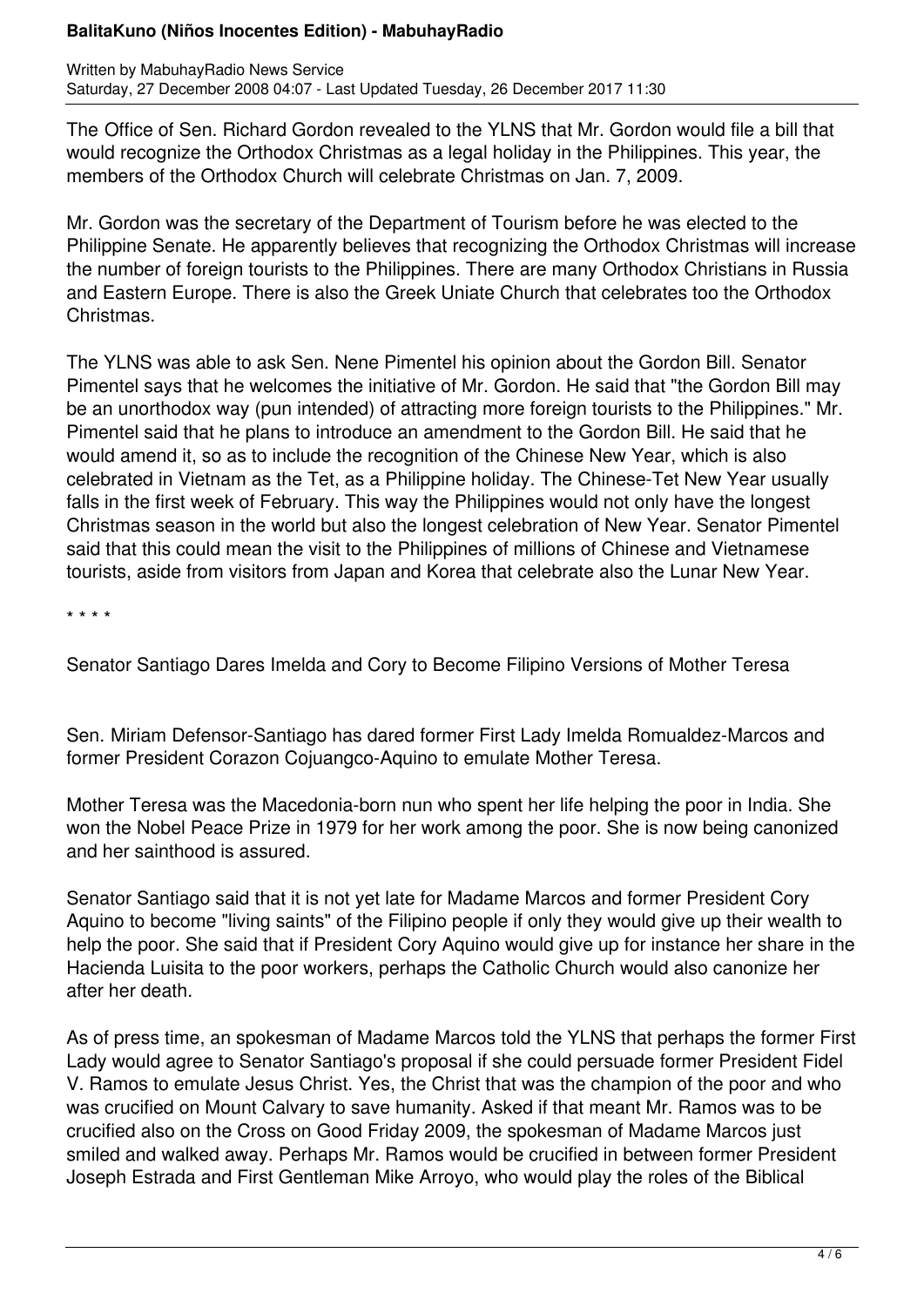Written by MabuhayRadio News Service Saturday, 27 December 2008 04:07 - Last Updated Tuesday, 26 December 2017 11:30

thieves at the 2009 Sinakulo in Malacañang Palace?

\* \* \* \*

Senator Estrada to File Bill Renaming the Philippines

Sen. Jingoy Estrada will file a bill that will rename the Philippines. Senator Estrada said that Roberto Reyes Mercado, a Los Angeles-based Filipino student of serious Filipino history, has persuaded him to lead the efforts to rename the country.

According to Senator Estrada, Reyes Mercado makes sense in his argument that many nationalistic Filipinos now hate the appellation of the country that was adopted from the first name of a Spanish monarch. Many Overseas Filipinos also shorten the name of the country to "Pinas," which is really dividing the country, as the Spanish mestizos of the nation hate the "short-cutted" (sic) name.

Reyes Mercado explained to the senator that it was then President Ferdinand E. Marcos who first thought of changing the name of the country. Mr. Marcos proposed in the 1970s to rename the Philippines as "Maharlika." But many citizens complained that "Maharlika" meant "of royal blood" and that would not be proper in a democratic country.

The proponent told Senator Estrada that the present name of the country elicits pride only among the so-called "Hispano Filipinos." He suggested to the senator that the country be named after an object that is common to almost all of the country's citizens from Aparri to Jolo. Reyes Mercado said that he could think of only one common object that is well liked by an overwhelming majority and which is the "balut." The balut is a Filipino delicacy that is actually a hard-boiled fertilized duck egg.

Senator Estrada and Reyes Mercado said that if the country were to renamed "Balutkistan," the new name might even pacify the Muslim population of the country. The new name will also generate a lot of support from Islamic countries such as Afghanistan, Pakistan and Tajikistan.

Senator Estrada and Reyes Mercado add that the citizens of "Balutkistan" might as well be called "Penoys." The word "Penoy" refers to the hard-boiled unfertilized duck egg that is sold together with the "balut." It may end the controversy as to who started to use the word, "Pinoy," in describing the citizens of the country that is currently known as the Philippines.

\* \* \* \*

Loida Lewis to Build Theme Parks in Sorsogon

Ms. Loida Nicolas-Lewis announced today her project of turning Sorsogon Province into "the happiest place in Asia." She wants to build a series of Disneyland-like theme parks in her native province. The tentative location of the first theme park is the Prieto Diaz town in Sorsogon